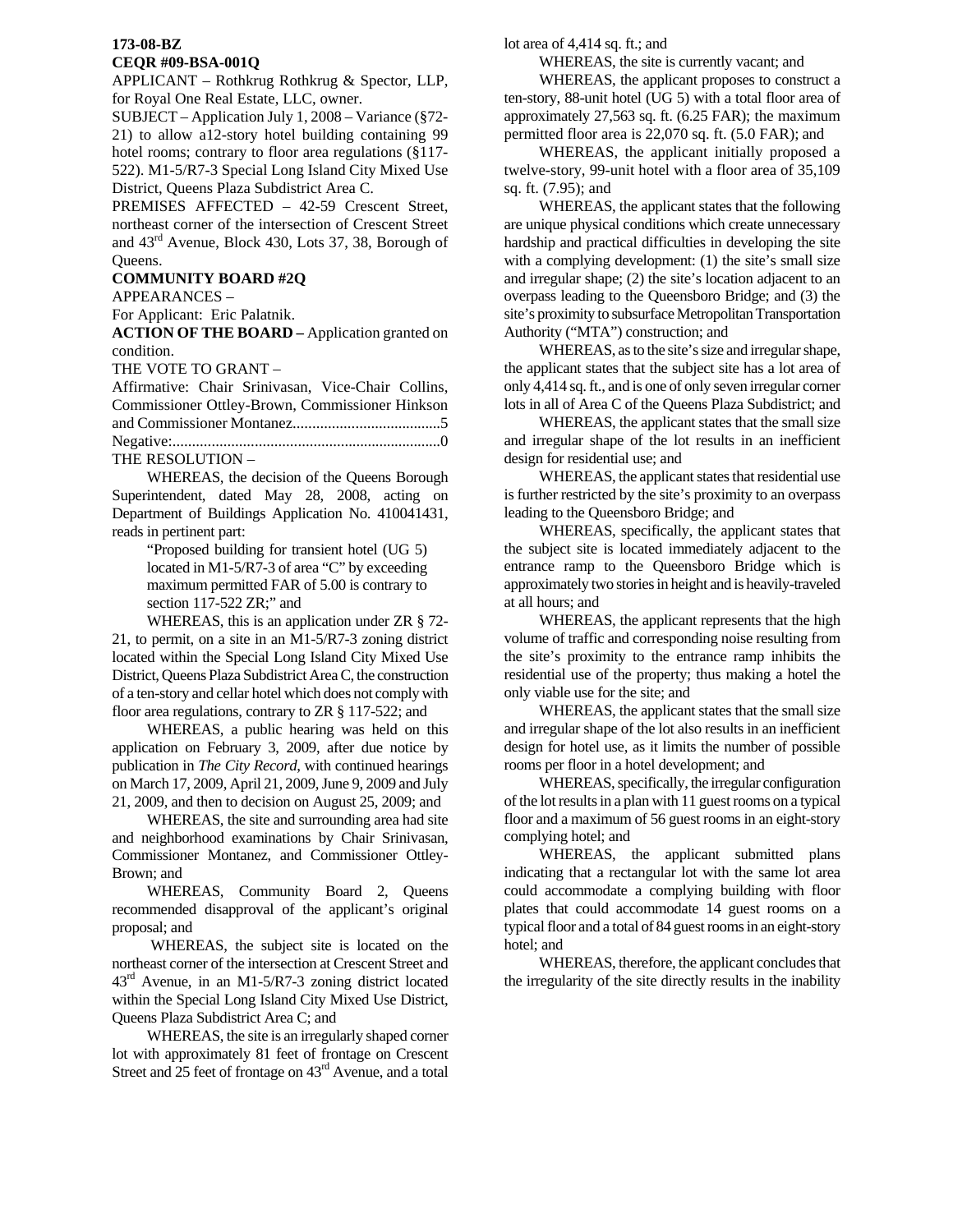#### **173-08-BZ CEQR #09-BSA-001Q**

to efficiently accommodate rooms and increases the amount of square footage that is occupied by corridors, circulation space, and the building core; and

WHEREAS, as to the site's proximity to subsurface MTA construction, the Board disagrees with the applicant's assertion that the presence of subsurface MTA construction is a unique physical condition; and

 WHEREAS, the Board observes that the subsurface MTA construction is a condition that affects a significant number of properties in the surrounding area; and

 WHEREAS, based upon the above, the Board finds that certain of the aforementioned unique physical conditions cited by the applicant, namely the small size and irregular shape of the lot and the site's location adjacent to an overpass leading to the Queensboro Bridge, create unnecessary hardship and practical difficulty in developing the site in conformance with the applicable zoning regulations; and

 WHEREAS, the applicant submitted a feasibility study which analyzed: (1) a 4.98 FAR complying residential development; (2) a 56-room complying hotel development; (3) a hypothetical 84-room hotel on a rectangular lot with the same lot area as the subject site; (4) the original proposal for a 99-room hotel; (5) an 88 room hotel with significant amenity space; and (6) the proposed development; and

 WHEREAS, the feasibility study concluded that both a complying residential development and a complying hotel development would generate a negative rate of return; and

 WHEREAS, the feasibility study further concluded that the hypothetical 84-room hotel, the 99-room hotel, the 88-room hotel with significant amenity space, and the proposed development would realize a reasonable rate of return; and

 WHEREAS, the Board notes that while several of the studied proposals provided a reasonable rate of return, the proposed hotel development represents the minimum variance necessary to afford the owner relief; and

 WHEREAS, as to the hypothetical site, the Board notes that the feasibility study supports the applicant's contention that the size and shape of the subject site constrain it from developing a complying hotel that provides a reasonable rate of return; and

 WHEREAS, the Board further notes that although it does not consider the site's proximity to subsurface MTA construction to be a unique physical condition, it acknowledges that the costs associated with developing the site to ensure that there are no adverse affects on the subsurface MTA construction are legitimate construction costs which factor into the analysis of the applicant's ability to realize a reasonable return; and

 WHEREAS, based upon the above, the Board has determined that because of the subject site's unique physical conditions, there is no reasonable possibility that development in strict compliance with zoning will provide a reasonable return; and

 WHEREAS, the applicant represents that the proposed building will not alter the essential character of the neighborhood, will not substantially impair the appropriate use or development of adjacent property, and will not be detrimental to the public welfare; and

 WHEREAS, the applicant states that that the proposed use is permitted in the subject zoning district; and

waiver requested is for floor area, as the proposal complies with all other bulk regulations; and WHEREAS, the applicant further states that the only

area, which is characterized by a mix of uses and an WHEREAS, the applicant represents that the proposed bulk and use are consistent with the surrounding abundance of multi-story buildings; and

building located two blocks west of the site, on the corner building located two blocks west o<br>of 24<sup>th</sup> Street and 44<sup>th</sup> Road; and WHEREAS, the applicant submitted a 400-ft. radius diagram reflecting that there is an eight-story hotel located one block north of the subject site, on the corner of Crescent Street and  $42<sup>nd</sup>$  Road, and a 16-story office

development would be permitted as-of-right due to the permitted FAR of 12.0; and WHEREAS, the applicant notes that the subject site is located on the border of an M1-6/R10 zoning district within the Special Long Island City Mixed Use District, Queens Plaza Subdistrict Area A-2, where the proposed

compatible with the FARs of buildings in the surrounding WHEREAS, the Board notes that the applicant revised its proposal to significantly reduce the requested FAR for the proposed hotel, thus making it more area; and

the use or development of adjacent properties, nor will WHEREAS, based upon the above, the Board finds that this action will not alter the essential character of the surrounding neighborhood nor impair it be detrimental to the public welfare; and

 WHEREAS, the Board finds that the hardship herein was not created by the owner or a predecessor in title, but is the result of the unique site conditions; and

a significant amount of which was reserved for hotel amenities, such as a bar lounge and retail space; and WHEREAS, the applicant initially proposed a 99 unit hotel with a floor area of 35,109 sq. ft. (7.95 FAR),

applicant's need for the number of rooms and the amenity space provided in the plans; and WHEREAS, at hearing, the Board questioned the

providing an 88-unit hotel with a floor area of appro ximately 27,563 sq. ft. (6.25 FAR); and WHEREAS, in response, the applicant revised its plans by removing the requested amenities and

number of hotel rooms to make the development financially WHEREAS, the applicant states that the requested FAR is necessary to provide a sufficient